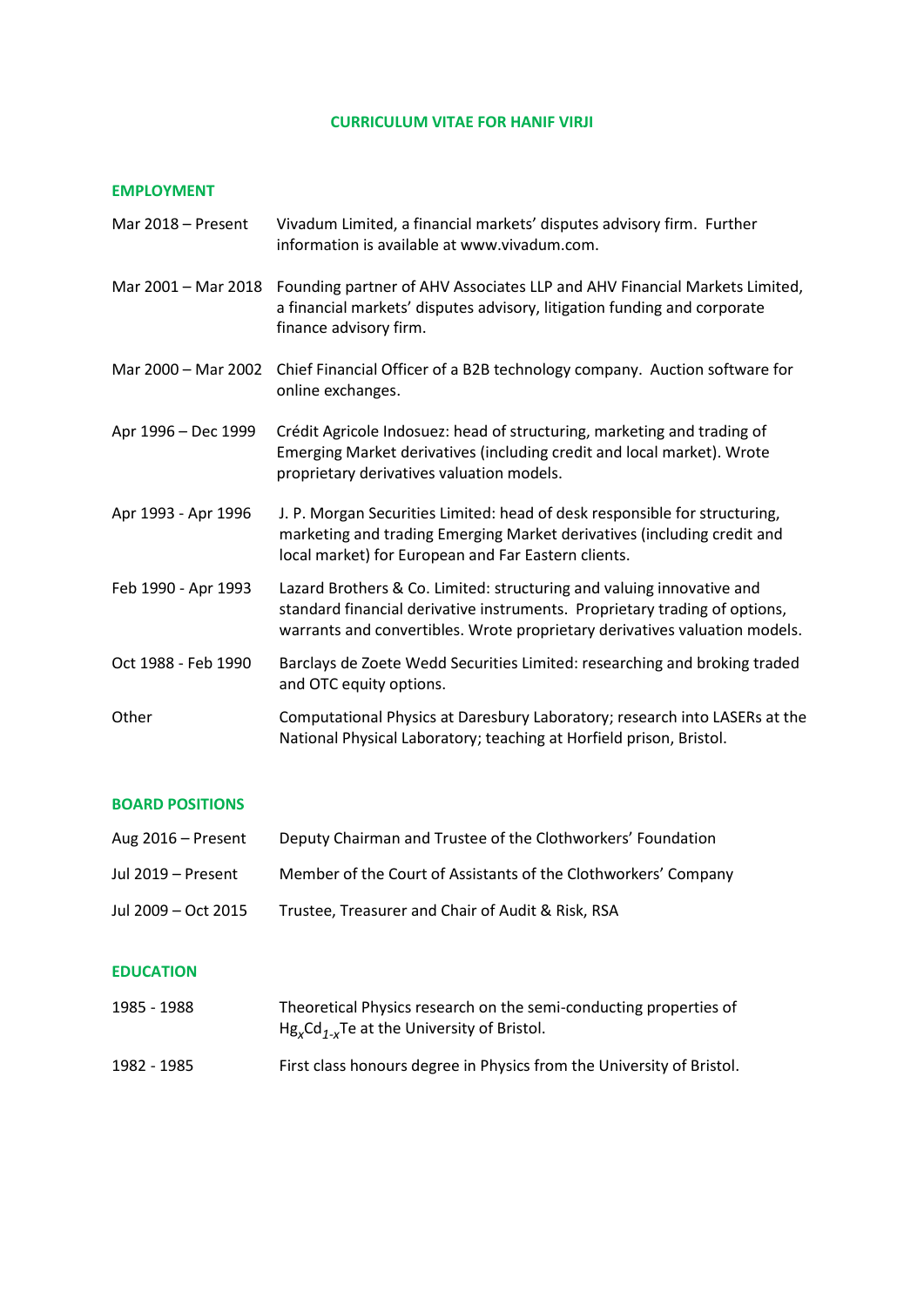## **OTHER QUALIFICATIONS**

- Fellow of the Academy of Experts.
- Qualified Expert Determiner (ADR).
- Regulated by the Financial Conduct Authority (or equivalent) since 1988.
- Securities Institute Certificate of Corporate Finance (2002).

## **NOTEWORTHY CASES**

- *Daniel Donovan and Naled Limited v Grainmarket Asset Management LLP [2020] EWHC 17 (Comm).* In his judgement his Honour Judge Pearce said *"…I found his justification of his figures more persuasive. They seemed to be broadly based in his real experience. Moreover, his opinion…is a commonsense approach…"*
- *HMG Investment Holdings Limited v National Westminster Bank plc [CL 2015-000685]*. A claim for mis-representing the extent of risk of derivative products.
- *Marme Inversiones 2007 S.L. v. The Royal Bank of Scotland Plc and ors. [CL-2014-000348].* An up to €1 billion damages claim for rigging EURIBOR.
- *London Executive Aviation v Royal Bank of Scotland [2018] EWHC 74(Ch)*. In her judgement Justice Rose remarked that Mr Virji was knowledgeable and provided a helpful report.
- *Property Alliance Group v Royal Bank of Scotland [2016] EWHC 3342(Ch)*. Named as Part of *The Lawyer's Top 20 Cases of 2016.* In her judgment Justice Asplin remarked "*Mr Virji gave his evidence clearly and confidently*".

Experience of numerous financial services related disputes including, for example:

- *A major global bank v a company [2020].* Dispute with respect to complex currency derivatives.
- *A major global bank v an individual [2020] (DIFC).* Dispute with respect to currency transactions.
- *Group Action v a broker [2020].* Dispute with respect to an equity derivatives trading strategy.
- *Group Action v a company [2019].* A s.90 claim arising from a fall in the share price.
- *A company v a major global bank [2019].* Front-running of currency transactions.
- *Group Action v an international banking group [2018].* Dispute with respect to break costs associated with fixed rate loans.